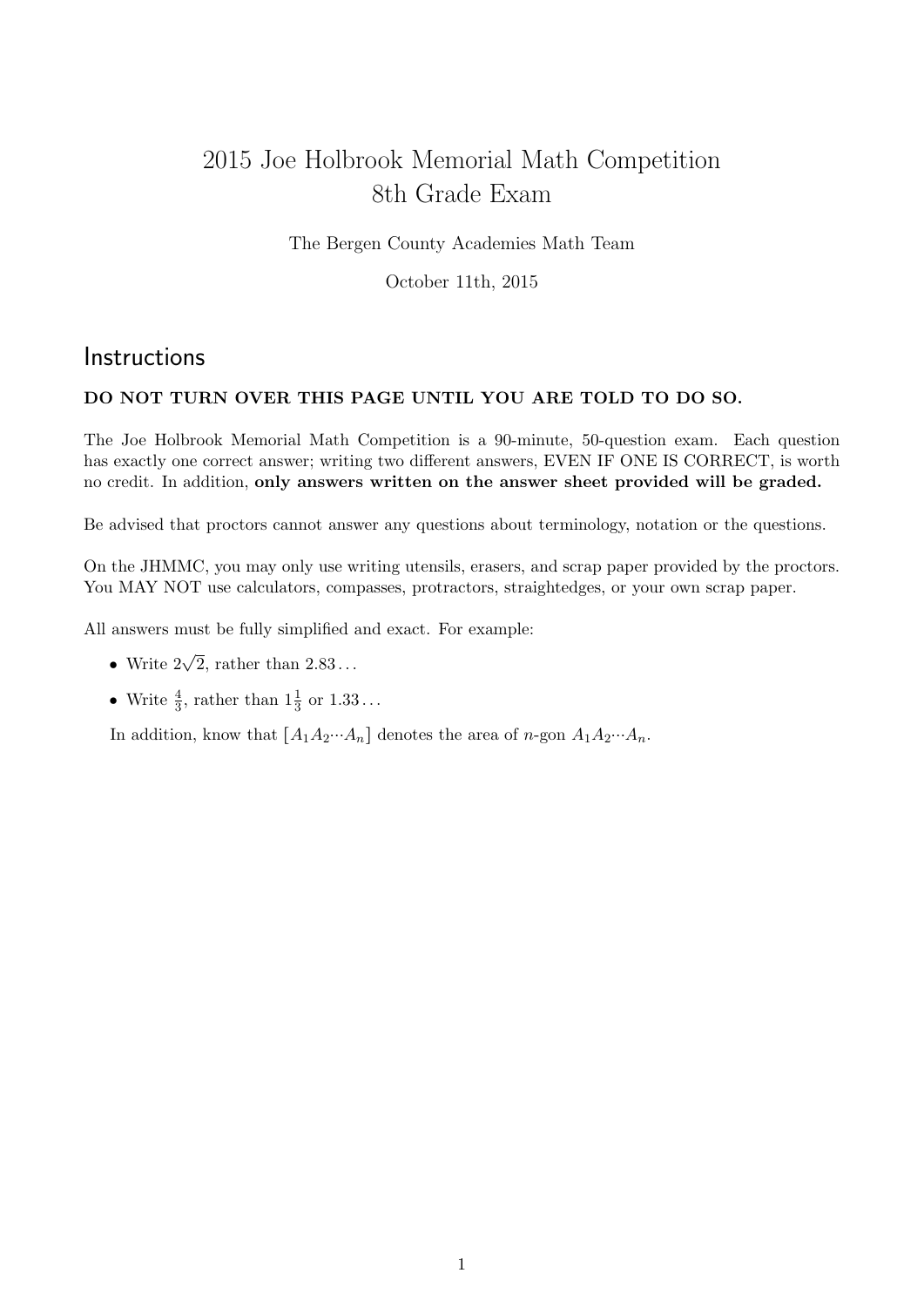- 1. What is  $1 + 3 + 6 + 8 + 10 + 8 + 6 + 4 + 2 + 2$ ?
- 2. Moonbeam is sixteen years old, while Sunshine is twenty. Of the two, who was born second?
- 3. Thomas the Mouse wants to eat cheese and crackers. He has 3 kinds of cheese and 4 kinds of crackers. How many ways are there to choose 1 cheese and 1 cracker?
- 4. After returning home from school, Zack wants to watch his favorite TV show, The Adventures of Super Matthew. If each episode is twenty minutes long, and Zack gets home at 5:00, how many complete episodes can he watch before he must begin his homework at 7:29?
- 5. What is  $0 1 + 2 3 + 4 5 + \dots 99 + 100$ ?
- 6. Two sides of a triangle have lengths 12 and 13. What is the largest possible integer side length of the third side?
- 7. Jungle Jim, the proprietor of the jungle gym, is charging admission. If the admission fee for Matt is \$20, but he has a coupon for a 10% discount, and the admission fee for Tanny is \$25, but he has a coupon for a 15% discount on every dollar after \$5 that he pays, who pays more, and how much does he pay?
- 8. What is the least product one could obtain by multiplying two numbers in the set  $\{-7, -5, -1, 1, 3\}$ ?
- 9. When I add 9 to my favorite number and triple the result, I get the fourth power of the smallest odd prime number. What is half of my favorite number?
- 10. Esther rolls two fair dice each with faces numbered 1 through 6. What is the probability that the product of the two rolled numbers is odd?
- 11. What is the sum of the possible perimeters of an isosceles triangle whose side lengths include 7 and 15?
- 12. The 400-digit number 1234567812345678 . . . 12345678 is written on a piece of paper. June then repeatedly erases every 7th digit of the number. When he runs out of digits to erase, he begins this erasing process over again and again, starting from the beginning of the remaining number. At the end of this process, a six-digit number remains. What is this number?
- 13. Consider the expression A X B Y C, where  $(A,B,C)$  is some arrangement of  $(0,1,2)$  and  $(X,Y)$ is some arrangement of  $(+, \times)$ . (For example, it could represent  $2 + 0 \times 1$ .) How many different values, respecting order of operations, can the expression A X B Y C take?
- 14. A circle is inscribed in a square, which is inscribed in a circle, which is inscribed in a square. The smaller circle has radius 1. Color red the regions inside the larger circle that are outside the smaller square, and color red as well the interior of the smaller circle. In terms of  $\pi$ , what is the total area that is colored red?
- 15. What is the largest *n* such that  $1^1 + 2^2 + \dots + n^n \le 50000$ ?
- 16. Circles  $O_1$ ,  $O_2$ , and  $O_3$  are mutually externally tangent and have radii of 1, 2, and 3 respectively. What is  $[O_1O_2O_3]$ ?
- 17. If  $1 \le x \le 2015$  and  $5 \le y \le 403$ , what is the least possible value of  $\frac{x+y}{xy}$ ?
- 18. Compute the greatest prime factor of  $6^{12} + 12^6$ .
- 19. Ryan the  $\Phi$  randomly draws two points on the circumference of a circle. What is the probability that the points lie within  $60^{\circ}$  of one another?
- 20. The graphs of  $y = \frac{1}{x}$  $\frac{1}{x}$ ,  $y = 1$ ,  $y = x$  and  $y = x^2$  cut the plane into how many pieces?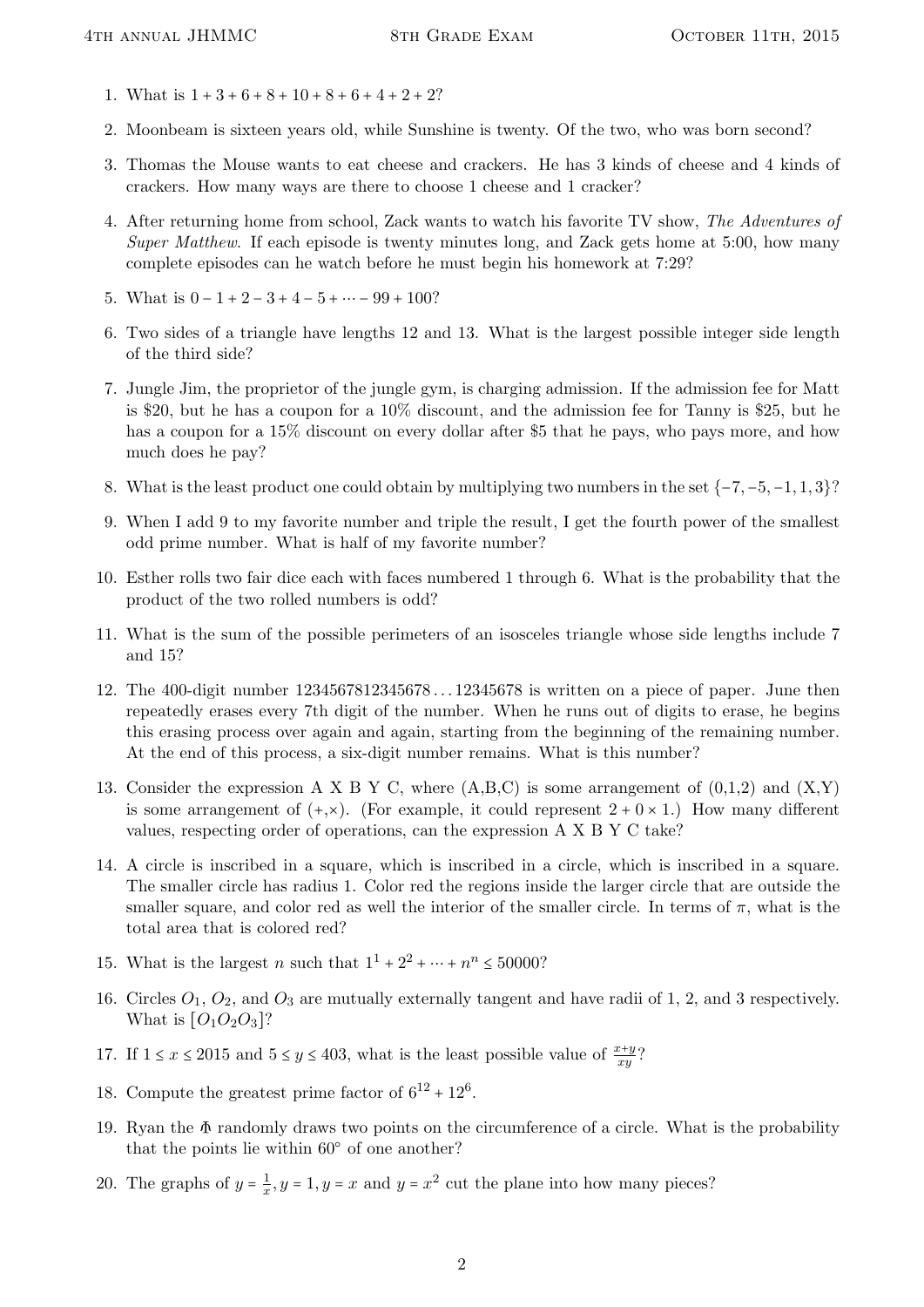- 21. Alex the Kat is going on a road trip after his retirement. He travels the first 300 miles at 60 miles per hour, the next 90 miles at 90 miles per hour, and the last 360 miles at 40 miles per hour. What is his average speed throughout the trip?
- 22. Evaluate  $1 + (1 + 2) + (1 + 2 + 3) + \cdots + (1 + 2 + 3 + \ldots + 25)$ .
- 23. If the sum of the digits of a 3-digit number is 15, and the number itself is a multiple of 35, what is this number?
- 24. If an ant starts at the point  $(0,1)$  and takes a step of length 1 perpendicular to the line between itself and the origin every second, how far from the origin will the ant be after 2015 seconds?
- 25. Three faces of a rectangular prism have areas 16, 20, and 45. What is the volume of this prism?
- 26. A coin lands on heads with likelihood  $\frac{2}{3}$  and tails with likelihood  $\frac{1}{3}$ . If Ryan the  $\Phi$  tosses the coin 4 times, what is the probability that Ryan the  $\Phi$  will see at least two heads?
- 27. Abhi, Boris, and Sandy are working all together to shovel a yard full of snow. Abhi and Boris, together, can shovel the yard full of snow in 3 hours. Abhi and Sandy, together, can shovel the yard full of snow in 4 hours. Boris and Sandy, together, can shovel the yard full of snow in 5 hours. How many hours will it take Abhi, Boris, and Sandy, if they all work together, to shovel the yard full of snow?
- 28. The real numbers  $a 7$ ,  $b + 4$ , and  $c + 6$  form a geometric sequence, and a, b and c lie in an arithmetic sequence and have an arithmetic mean of 46. What is the arithmetic mean of the terms in the geometric sequence?
- 29. Each of Jon, Alex, Mike, Soonho and Claire is either a Liar or a Truth-teller.
	- Jon says, "There are no Liars here."
	- Alex says, "There is at least one Liar here."
	- Mike says, "Jon and Claire are both Liars."
	- Soonho says, "There are no more than 4 Liars."
	- Claire says, "Jon and Mike are both Liars."

How many Liars are there among the five?

- 30. Find the sum of the x-intercepts of the graph of  $y = x^2 2015|x| + 20152015$ .
- 31. What is the remainder when  $1^1 + 2^2 + \cdots + 7^7$  is divided by 8?
- 32. Hypotenuse AB of right  $\triangle ABC$  has length 6. Let  $H_1$  and  $H_2$  be regular hexagons with side lengths AC and BC, respectively. If  $[H_1] + [H_2]$  can be written in the form  $a \sqrt{b}$ , when b is not divisible by any perfect square other than 1, what is  $a + b$ ?
- 33. Young Guy seems to have caught himself in quite a predicament! Up at the board in his math class, he has been asked by his teacher, Dr. Lal, to compute the product of two numbers a and b, not necessarily distinct, each between 1 and 9, inclusive. But alas, Young Guy has forgotten which two numbers he was assigned, and decides to choose a random pair of numbers and carry out the multiplication. What is the sum of all possible products  $a \times b$  Young Guy can reach?
- 34. The circles  $O_1$  and  $O_2$  have centers that are 9 apart and have radii 4 and 7 respectively. The circles intersect at A and B. Find  $[O_1AO_2B]$ .
- 35. Zi Xuan (David) Ni begins at BCA, picks a random direction, and walks in a straight line at a constant pace for 5 minutes. After 5 minutes, he chooses another random direction, and again walks in a straight line for 5 minutes at the same pace as before. What is the probability that, after 10 minutes, he is further from BCA than he was after 5 minutes?